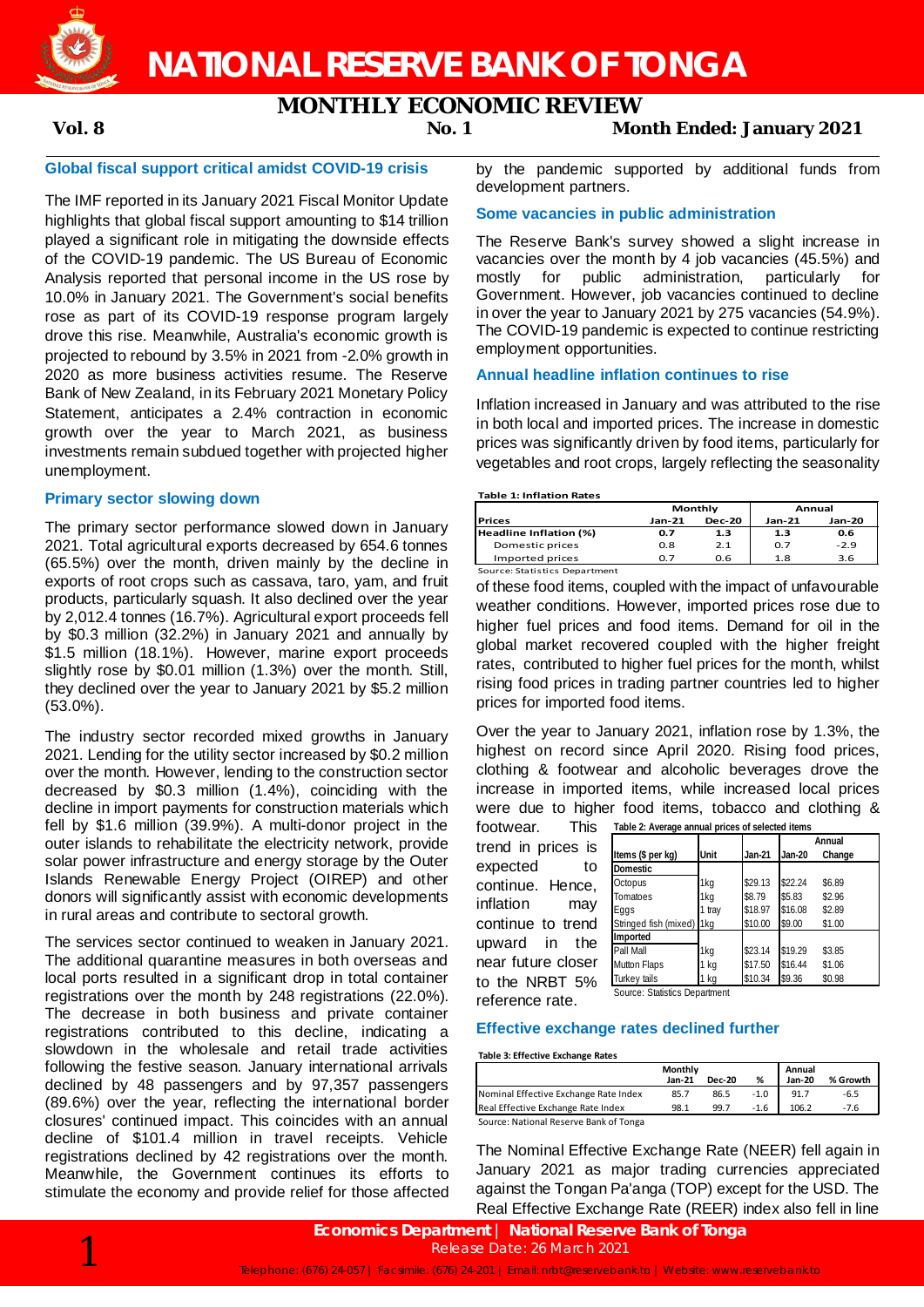**NATIONAL RESERVE BANK OF TONGA**

# **MONTHLY ECONOMIC REVIEW**

# **Vol. 8 No. 1 Month Ended: January 2021**

with Tonga's low inflation rates relative to its major trading partners.

In year ended terms, both the NEER and REER declined, indicating an improvement in Tonga's trade competitiveness with trading partners, supporting export proceeds and remittance receipts.

# **New government loan pushes foreign reserves higher**

|--|

| Table 4. Toreign Reserves                   |                   |               |          |                         |          |  |  |  |
|---------------------------------------------|-------------------|---------------|----------|-------------------------|----------|--|--|--|
|                                             | Monthly<br>Jan-21 | <b>Dec-20</b> | % Growth | Annual<br><b>Jan-20</b> | % Growth |  |  |  |
| Foreign Reserves (\$ in million)            | 705.3             | 675.6         | 4.4      | 482.9                   | 39.9     |  |  |  |
| Import Coverage (months)                    | 12.0              | 11 7          | 2.6      | 7.4                     | 62.4     |  |  |  |
| Concert Matters of Desertion Dealer Texture |                   |               |          |                         |          |  |  |  |

Source: National Reserve Bank Tonga

The foreign reserves rose in January 2021 by \$29.7 million to \$705.3 million and equivalent to 12.0 months of imports. This was mainly attributed to the receipt of a government loan from the IMF. Funds related to COVID-19 and TC Harold were also received and contributed to the monthly rise. Similarly, foreign reserves increased significantly in the year to January 2021 by \$222.4 million. This was driven largely by receipts of budget support, official grants, and remittances. The foreign reserves are held mostly in USD, AUD, and NZD.

|                            |        | Annual |            |        |        |            |
|----------------------------|--------|--------|------------|--------|--------|------------|
|                            | Jan-21 | Dec-20 | % Growth I | Jan 21 | Jan-20 | % Growth I |
| Remittance (\$ in million) | 32.3   | 43.8   | $-26.2$    | 403.2  | 350.3  | 15.1       |

Source: National Reserve Bank Tonga

Remittances fell in January 2021 by \$11.5m to \$32.3 million following the high month of remittances received in December. All categories declined over the month, mostly private transfer receipts, particularly NZD and AUD receipts. However, remittances continued to rise over the year, increasing to \$403.2 million in January 2021. This stemmed from higher private transfers and compensation of employees.

|                          | Table 6: Overseas Exchange Transactions |               |          |               |               |          |  |  |  |
|--------------------------|-----------------------------------------|---------------|----------|---------------|---------------|----------|--|--|--|
|                          |                                         | Monthly       |          |               | Annual        |          |  |  |  |
|                          | $Jan-21$                                | <b>Dec-20</b> | % Growth | <b>Jan-21</b> | <b>Jan-20</b> | % Growth |  |  |  |
| <b>Overall Balance</b>   | 29.7                                    | 85.3          | $-65.2$  | 222.4         | 3.9           | 5567.5   |  |  |  |
| <b>Current Account</b>   | 18.2                                    | 75.5          | $-124.2$ | 185.0         | $-18.4$       | 906.8    |  |  |  |
| Merchandise Trade        | $-36.7$                                 | $-36.7$       | $-0.1$   | $-412.8$      | $-410.4$      | $-0.6$   |  |  |  |
| Services                 | $-2.1$                                  | $-4.3$        | 52.0     | $-7.5$        | 27.9          | $-126.9$ |  |  |  |
| Income                   | 3.4                                     | 3.1           | 7.0      | 22.0          | 2.3           | 860.5    |  |  |  |
| <b>Transfers</b>         | 53.7                                    | 113.4         | $-52.7$  | 583.3         | 361.8         | 61.2     |  |  |  |
| <b>Capital Account</b>   | 3.5                                     | 4.1           | $-15.9$  | 41.1          | 31.3          | 31.6     |  |  |  |
| <b>Financial Account</b> | 8.0                                     | 5.7           | $-40.4$  | $-3.7$        | $-9.0$        | 59.0     |  |  |  |

Source: Banking Systems

Overall, Overseas Exchange Transactions (OET) recorded a lower surplus of \$29.7 million in January 2021, compared to the \$85.3 million surplus in the previous month. This resulted from a substantial decline in OET receipts, primarily from official transfers following the influx of budget support from the World Bank in the last month.

In the year to January 2021, the OET balance surplus rose significantly by \$218.5 million on the back of a higher

current account surplus. Higher official transfer receipts supported this. The capital account surplus also increased due to rises in both official and private capital receipts. The financial account deficit also narrowed over the year due mainly to lower interbank transfer payments.

# **Broad money slightly fell**

| <b>Table 7: Broad Money</b> |                   |               |           |               |          |  |  |
|-----------------------------|-------------------|---------------|-----------|---------------|----------|--|--|
|                             | Monthly<br>Annual |               |           |               |          |  |  |
|                             | Jan-21            | <b>Dec-20</b> | % Growth  | <b>Jan-20</b> | % Growth |  |  |
| Broad money (\$ in million) | 706.9             | 707.5         | $-0.1$    | 592.5         | 19.3     |  |  |
| Net Foreign Asset           | 735.5             | 705.9         | 4.2       | 495.7         | 48.4     |  |  |
| Net Domestic Asset          | -27.4             | 2.4           | $-1220.4$ | 97.2          | $-128.2$ |  |  |

Source: Banking System, National Reserve Bank of Tonga

The decline in net domestic assets from higher government deposits offset the higher net foreign assets from the receipts of government loans and grants. This lowered broad money over the month by \$0.6 million (0.1%). However, over the year, broad money rose by \$114.5 million (19.3%) mainly due to higher foreign reserves.

# **Liquidity in the financial system continues to expand**

| Table 8: Reserve money                                 |        |               |            |        |          |  |
|--------------------------------------------------------|--------|---------------|------------|--------|----------|--|
| <b>Annual</b><br>Monthly                               |        |               |            |        |          |  |
|                                                        | Jan-21 | <b>Dec-20</b> | % Growth 1 | Jan-20 | % Growth |  |
| Reserve money (\$ in million)                          | 424.9  | 422.8         | 0.5        | 301.3  | 41.0     |  |
| Source: Banking System, National Reserve Bank of Tonga |        |               |            |        |          |  |

Liquidity in the financial system increased further over the month of January 2021, by \$2.1 million (0.5%) and over the year by \$123.6 million (41.0%) to \$424.9 million. The commercial banks' ESA (Exchange Settlement Account) increased the most, coinciding with the commercial banks' increase in deposits to the Reserve Bank vault. Required reserves also increased, corresponding to the rise in total deposits. Currency in circulation, however, decreased over the month but rose annually.

# **Credit growth slightly decreases**

| <b>Table 9: Total Lending</b> |        |               |          |               |          |  |  |  |
|-------------------------------|--------|---------------|----------|---------------|----------|--|--|--|
|                               |        | Monthly       |          |               | Annual   |  |  |  |
| Lending                       | Jan-21 | <b>Dec-20</b> | % Growth | <b>Jan-20</b> | % Growth |  |  |  |
| Total Lending (\$ in million) | 494.5  | 495.4         | $-0.2$   | 500.7         | $-1.2$   |  |  |  |
| <b>Business lending</b>       | 236.4  | 236.3         | 0.05     | 239.7         | $-1.4$   |  |  |  |
| Household lending             | 258.1  | 259.1         | $-0.4$   | 261.0         | $-1.1$   |  |  |  |
| Other lending                 | 0.0    | 0.0           | 0.0      | 0.0           | 0.0      |  |  |  |

Source: Banking System, National Reserve Bank of Tonga

The banks' total lending slightly fell in the month and in the year to January 2021. All categories of household loans decreased over the month, notably on loans to businesses in the construction, manufacturing, and trade sectors. Similarly, loans offered to public enterprises, professional & other services, manufacturing, and utilities sectors declined over the year and loans for households' other personal loans.

In January 2021, the banks' total deposits hit \$703.9 million. The first time deposits rose above the \$700 million mark. This was due mainly to an increase of \$17.2 million (2.5%) in the month driven largely by churches' time deposits, public enterprises, and individuals' demand deposits. The